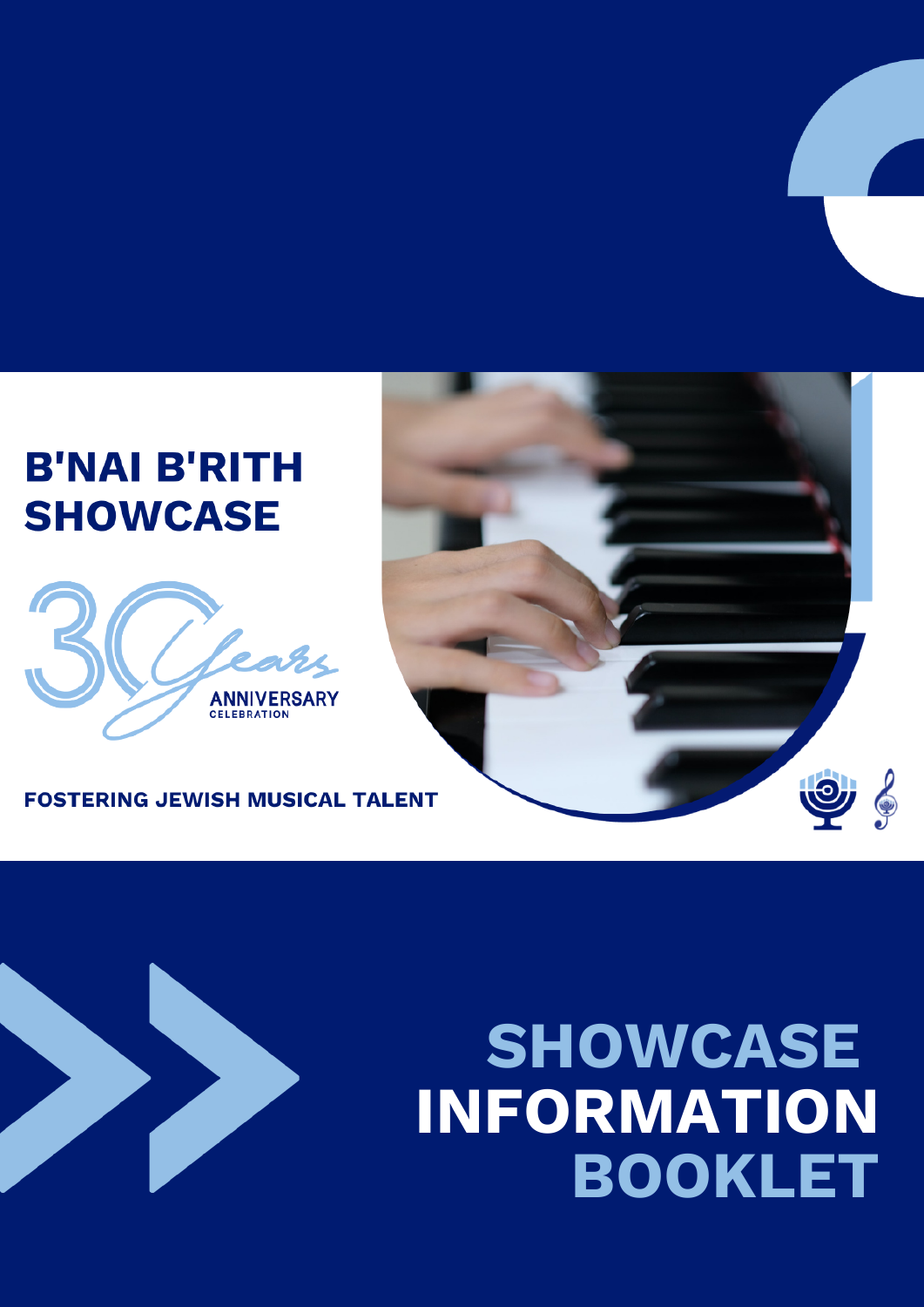

This year marks the 30th Anniversary of B'nai B'rith's annual event for Jewish amateur musicians: Showcase. Open to Primary, Secondary, and Tertiary solo musicians aged 8 – 25 across the piano, strings, vocal, woodwind, brass, guitar and percussion.

Showcase provides an opportunity for these musicians to receive feedback from highly accomplished adjudicators and gain valuable performance experience.

It is recommended that Entrants have completed Grade 3 AMEB or its equivalent.

| <b>Key Dates to Diarise:</b>         |                  |  |
|--------------------------------------|------------------|--|
| Entries close:                       | 24 June 2022     |  |
| Heat dates:                          | 9-18 August 2022 |  |
| Personal Adjudications released:     | 29 August 2022   |  |
| Final Concert participants informed: | 28 August 2022   |  |
| <b>Finals Concert:</b>               | 4 September 2022 |  |

#### Some Key Considerations for Entrants, Parents, and Teachers:

- Entries are now open and can be found on the B'nai B'rith website [www.bnaibrith.org.au/our-projects/showcase.](https://www.bnaibrith.org.au/our-projects/showcase)
- Entries close Friday 24 June 2022.
- Given the ever-evolving COVID-19 environment, the Committee may decide to conduct the adjudication process to determine the Section winners via video.
- The adjudication process will take place during 8-19 August 2022.
- All Entrants will receive a personal adjudication report by 29 August 2022.
- Section winners and Finals Concert participants will be informed by 28 August 2022. Please note that not all Section winners will be nominated to participate in the Finals Concert.
- While not eligible for prizes, juniors (ages 8-10) are encouraged to enter to receive adjudicator feedback.
- The Finals Concert will take place on Sunday 4 September 2022, from 1:30 pm. This will be a COVID-safe event run following DHS guidelines and GETH.
- Under Copyright Laws, no video or photography other than the Showcase appointed official photographer or videographer is permitted.
- You have automatically granted permission to broadcast, telecast, or photograph any item performed in the heats and Finals Concert by submitting your entry. Any objection must be raised in writing at least 14 days before the Heats
- Accompanists You are welcome to use your accompanist. If you do not have access to your own, a B'nai B'rith Showcase accompanist can be made available. Please refer to the Official Accompanists Guide.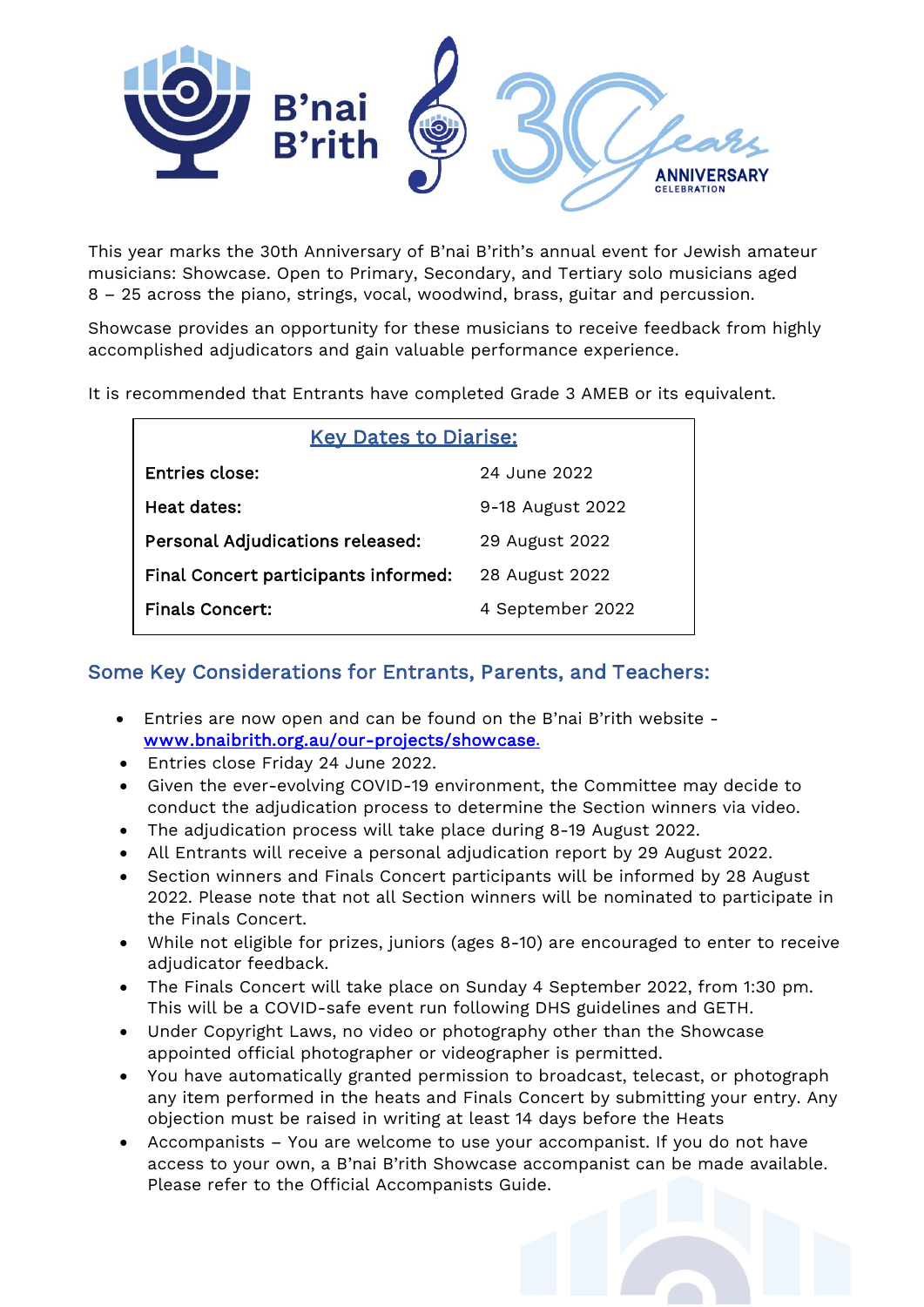• If you need any help or require further clarification at any stage, please do not hesitate to get in touch with the B'nai B'rith Office on 9523 0888.

#### CONDITIONS OF ENTRY

#### 1. Eligibility

- a) This competition is open to Jewish Amateurs only. An amateur is one who does not derive income from the art in which they are entering.
- b) Entrants must be aged 8 25 as of 31 December 2022.
- c) While 2021 Showcase prize winners may enter the 2022 competition in the Section and age group in which they won, they are ineligible to win the Section again. They will receive an adjudication.
- d) Showcase is an inclusive event that believes in diversity and will make provision for applicants of all abilities.
- e) To further promote diversity in the context of fostering Jewish musical talent, we invite all instruments to apply. All applicants will be heard and receive feedback from the appropriate experienced adjudicator.

#### 2. Entry Conditions

- a) Entries close on Friday 24 June 2022.
- b) Entry Fees are non-refundable.
- c) Each Section must have a minimum of three (3) entries to make it eligible for prizes to be awarded. Any Section with fewer than three (3) entries may be cancelled, but Entrants will still receive an adjudication.
- d) Entry is valid ONLY if complete, including Registration, Payment, the submission of video/s and sheet music (for ages 11+).
- e) A competitor entering more than one Section must perform different items for each Section.
- f) While performers are recommended to use a live accompaniment, they can perform with a backing track or without accompaniment (a cappella).
- g) Performers need to be aware that tuning and rhythmic pulse issues may arise if performing without accompaniment, which will still form part of the assessment for adjudication.
- h) Participants are required to dress appropriately for both the Heats and Finals Concert (if selected).
- i) The Committee reserves the right to refuse any Entry.
- j) Time Limits must be adhered to and are listed by Section and age group on the following pages.

#### 3. Definitions

For the purposes of B'nai B'rith Showcase: fostering Jewish musical talent, the following definitions will apply:

- a) Classical Music relates to a particular form, e.g., Sonata, Concerto, Aria, Ballad, Song, and Lied.
- b) Contemporary Music is currently being written, recorded, and performed in Australia and overseas, e.g., Pop, Jazz, Rock, Soul, Rhythm, and Blues. Contemporary Music is defined as 20th Century music post World War I (1918).

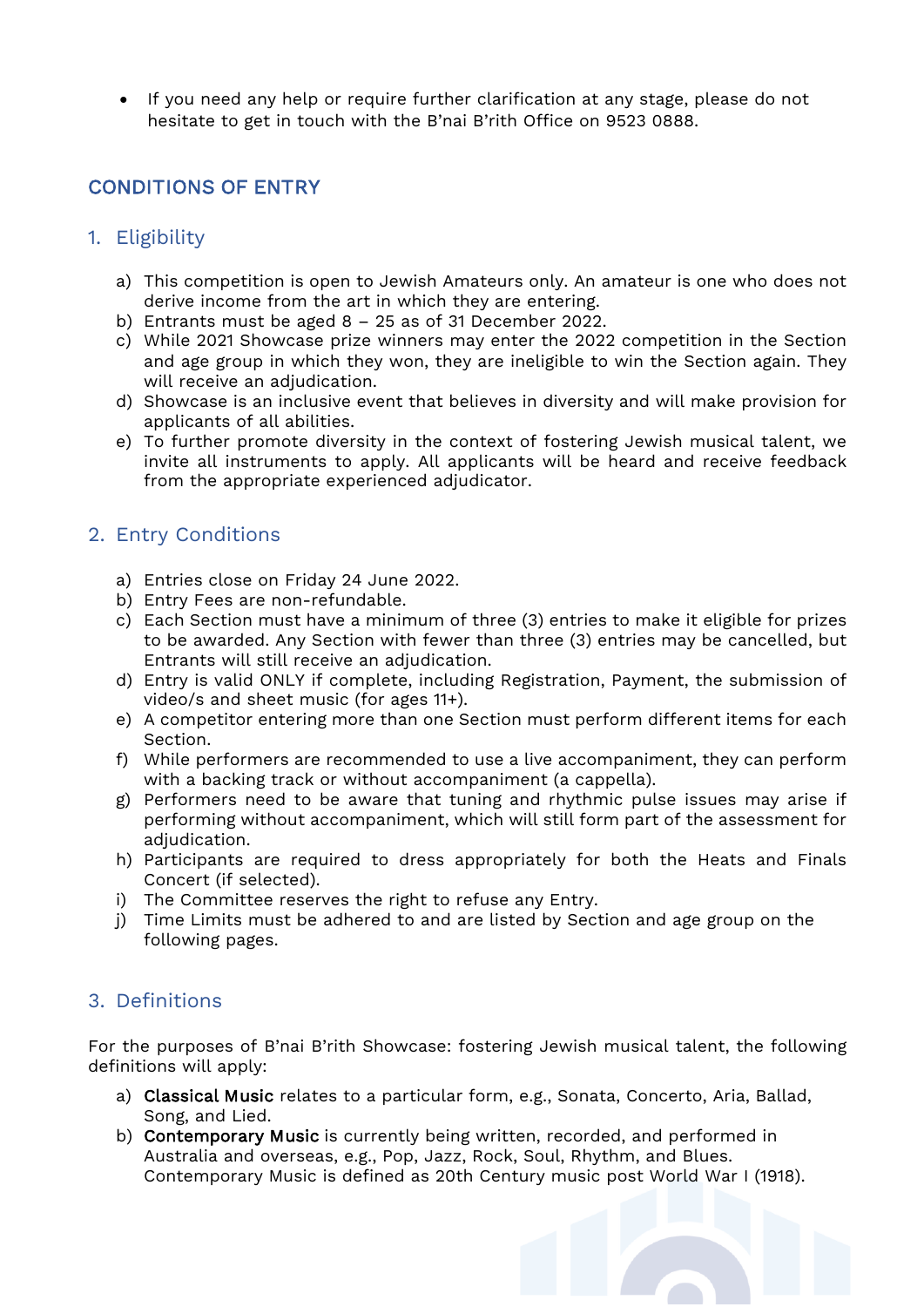#### 4. Official Accompanist Guide

B'nai B'rith is excited to announce that Jessica Na will once again be the official accompanist for this year's competition for those Entrants who do not have access to their own accompanist. Please contact the office for Jessica's contact details [showcase@bbvic.org.au](mailto:showcase@bbvic.org.au) or 9523 0888. Jessica must be contacted by 17 June 2022 to ensure availability.

- a) Jessica may hold an initial meeting by telephone or online. She will provide an estimate and preferred payment method.
- b) Accompanist sessions are 40 minutes, comprising of the rehearsal and live Heat performance at Beth Weizmann. If you require additional time, entrants will need to pay the accompanist directly.

#### 5. Communication and Notification

- a) All Entrants will receive their Adjudication and Certificate of Participation via email.
- b) All section and age group winners will be notified by phone and email, along with a request for bank details to facilitate a direct deposit.
- c) All prize winners will receive their payment after the Finals Concert.
- d) Those selected for the Finals Concert will be notified by both phone and email.

#### 6. Entry Fees

Junior (ages 8-10 as at 31 December 2022) - \$15.00 per Section. Senior (ages 11-25 as at 31 December 2022) - \$20.00 per Section (not per item).

Sections with insufficient competitors may be cancelled or amalgamated. Entry Fees are non-refundable unless the Section is cancelled.

#### 7. Heats and Adjudication

- a) Age groups may be amalgamated.
- b) Adjudicators will provide feedback to each Entrant.
- c) Adjudicators will determine the prize winners in each Section and Age Group.
- d) The Adjudicators' decisions are final.
- e) Communication with the Adjudicators by competitors, teachers or interested parties is prohibited before or during the competition.
- f) For the new 'Own Composition' Section, which includes Song writing, submissions will be judged on the following criteria:
	- **Creativity**
	- ⋅ Originality
	- Lyrics (where applicable)
	- Melody
	- ⋅ Arrangement
	- Overall likeability
	- Performance overall delivery of the song
- g) For more information about the 2022 Showcase Adjudicators, please visit the B'nai B'rith website.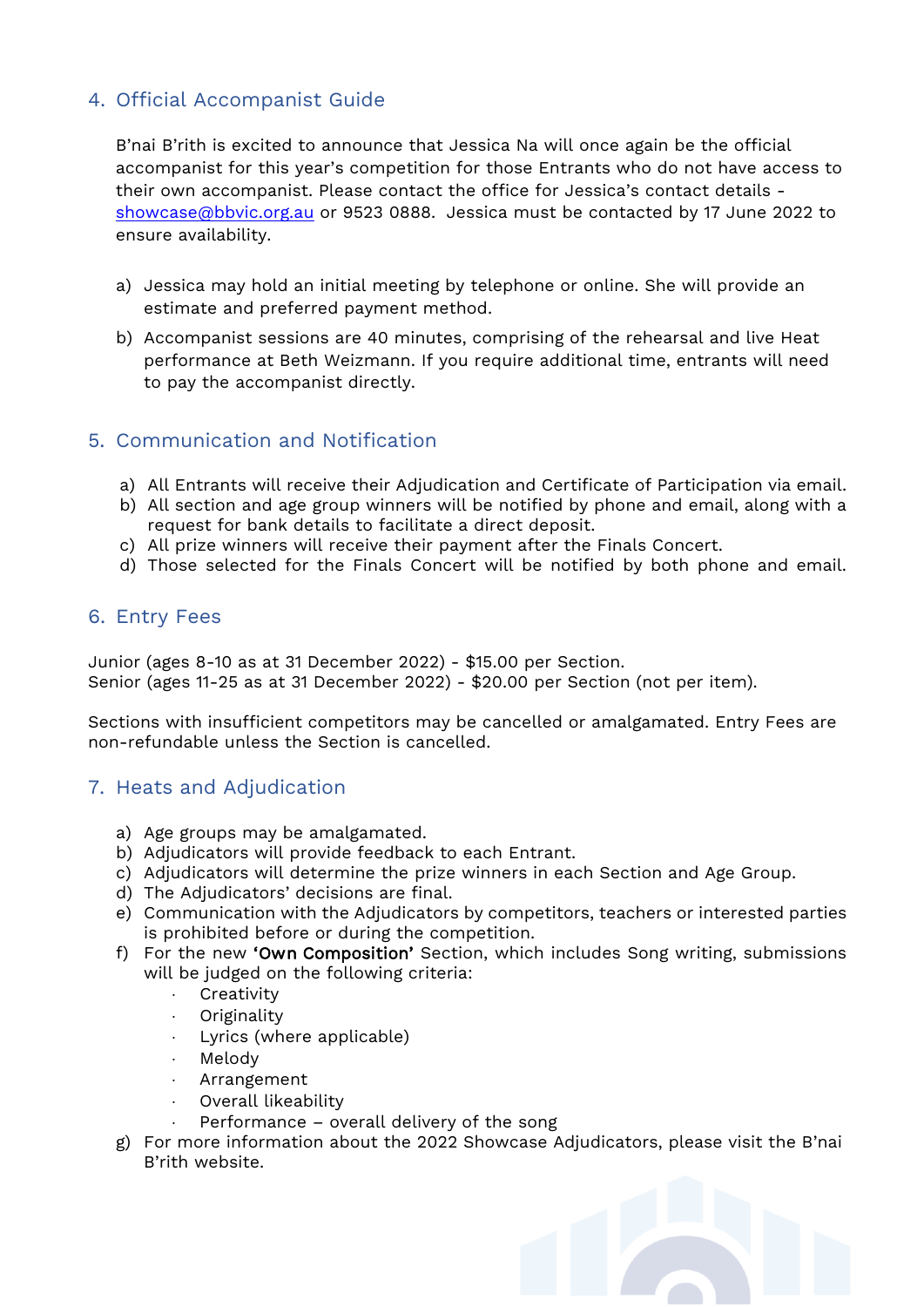h) Heat dates and times (subject to change):

| <b>Date and Time</b>                                               | Instrument                                            | Adjudicator                                                 |
|--------------------------------------------------------------------|-------------------------------------------------------|-------------------------------------------------------------|
| <b>Tuesday 9 August</b><br>$4.30 - 5.45$ pm                        | <b>Strings</b>                                        | Robert Ekselman                                             |
| <b>Wednesday 10 August</b><br>$3.30 - 5.00$ pm<br>$5.00 - 5.45$ pm | Contemporary voice<br>Hebrew and Yiddish song         | Galit Klas<br>Galit Klas                                    |
| Thursday 11 August<br>$3.30 - 4.30$ pm<br>$5.00 - 5.45$ pm         | Classical voice<br>Guitar                             | Julia Nafisi<br>Thomas Lorenzo                              |
| Monday 15 August<br>$3.30 - 4.30$ pm<br>$5.00 - 5.45$ pm           | Woodwind<br><b>Brass</b>                              | Ann Gilby<br>Sue Cook                                       |
| <b>Wednesday 17 August</b><br>$3.30 - 4.30$ pm<br>$4.45 - 5.45$ pm | Contemporary piano/<br>Composition<br>Classical piano | Amy Howden<br>Amy Howden and Pablo<br>Cravzov Justin Jacobs |
| <b>Thursday 18 August</b><br>$3.30 - 4.15$ pm<br>$4.45 - 5.45$ pm  | Percussion<br>Ensembles                               | Alessandro Vega<br>Robert Ekselman<br>Pablo Cravzov         |

#### 8. Finals Concert

- a) Only those selected to perform in the Finals Concert are eligible for the Grand Prize. The Showcase Committee, in consultation with the Adjudication Team, reserves the right to frame the program concerning balance and content.
- b) The Finals Concert will be on Sunday 4 September 2022 at 1:30 pm
- c) Finalists will be required to attend the lighting and sound check earlier on that day (time to be advised).
- d) The overall winner will be announced at the end of the Finals Concert.
- e) For 2022, a separate program of school ensembles may be held on the Finals Concert Day.

#### 9. Finals Concert Tickets – 4 September

You will only be provided the venue details for security reasons after booking the event.

| Admission: Adults |                          | \$20.00 |
|-------------------|--------------------------|---------|
|                   | Concession/BBVic Members | \$15.00 |
|                   | Under 13                 | Free    |

#### 10.General Conditions

- a) The Committee reserves the right to amend the program at any time and alter any of the Rules and Conditions to remain responsive to feedback and the changing COVID-19 environment.
- b) The small ensemble section caters for instrumentalist and/or vocalists with a group size of five or smaller. Music needs to be provided for the Adjudicator.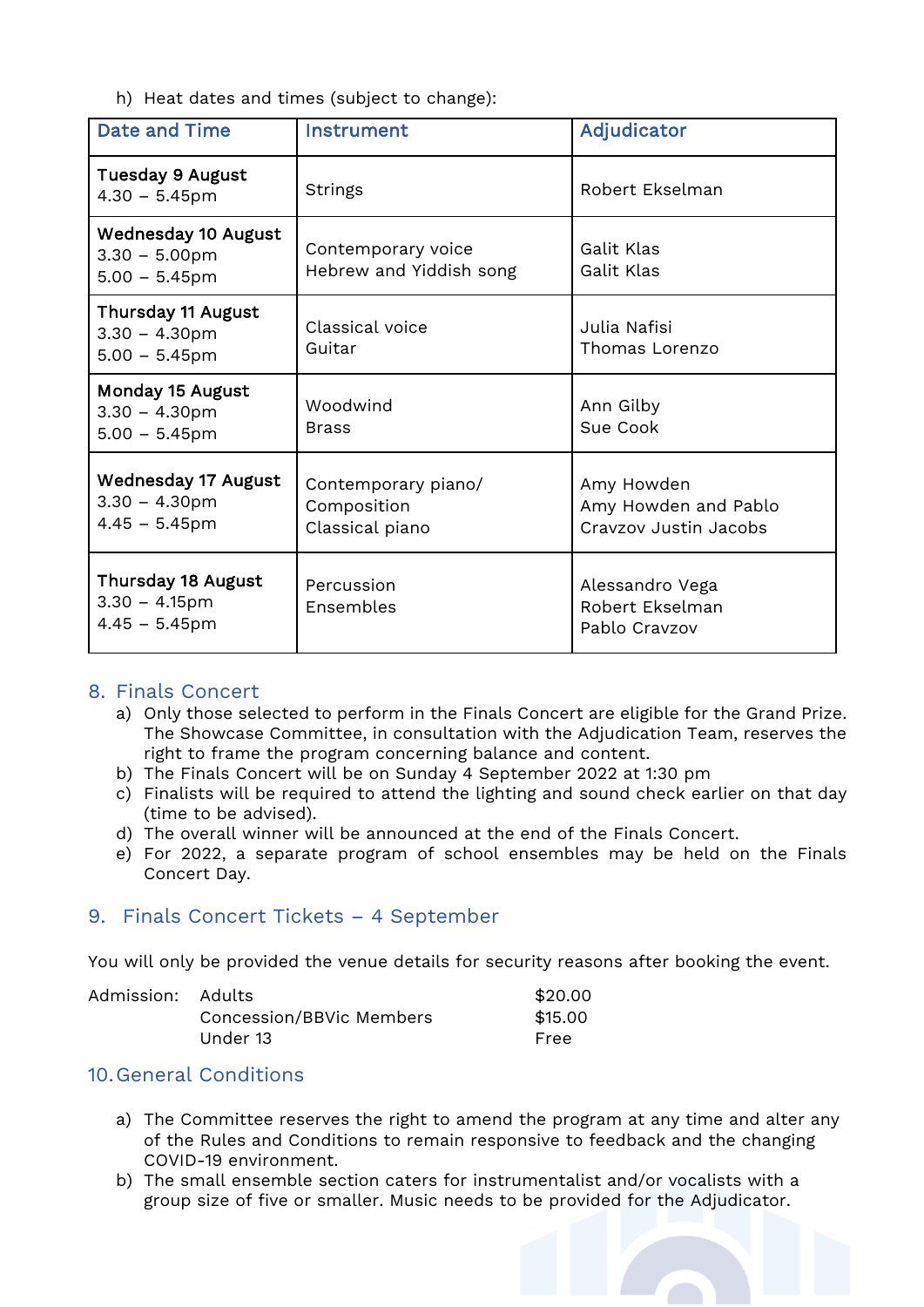#### 2022 Showcase Sections, Age Groups, Time Limits, and Prizes

The 2022 Showcase Consists Of 10 Solo Instrumental Sections. In addition to \$300 Section Prizes, the age group prizes available are listed below, along with the time limits for entries.

#### 1. Vocal: Classical

To consist of ONE Aria and ONE of: Lieder, Oratorio, Art Song, Operetta, Musical Comedy or Ballad.

| Age Groups:   | <b>Maximum Time</b> | <b>Winner's Prize</b> |
|---------------|---------------------|-----------------------|
| $11-16$ years | 6 mins              | \$50.00               |
| $17-20$ years | 6 mins              | \$75.00               |
| $21-25$ years | 8 mins              | \$125.00              |

#### 2. Vocal: Contemporary (not Rock)

To consist of ONE of the following: Popular Song, Ballad, Operetta, Jazz, Soul or Musical Comedy.

| Age Groups:   | <b>Maximum Time</b> | <b>Winner's Prize</b> |
|---------------|---------------------|-----------------------|
| 8-10 years    | 5 mins              |                       |
| $11-16$ years | 6 mins              | \$75.00               |
| $17-25$ years | 8 mins              | \$125.00              |

#### 3. Vocal: Hebrew and Yiddish (one piece)

| Age Groups:   | <b>Maximum Time</b> | Winner's Prize |
|---------------|---------------------|----------------|
| 8-10 years    | 5 mins              |                |
| $11-16$ years | 5 mins              | \$75.00        |
| 17-25 years   | 5 mins              | \$125.00       |

#### 4. Woodwind, Brass

| Age Groups:   | Maximum Time                           | <b>Winner's Prize</b> |
|---------------|----------------------------------------|-----------------------|
| $11-15$ years | 6 mins (ONE piece only)                | \$75.00               |
| $16-19$ years | 8 mins (2 CONTRASTING pieces) \$100.00 |                       |
| 20-25 years   | 8 mins (2 CONTRASTING pieces) \$125.00 |                       |

#### 5. Strings: Violin, Viola, Cello, Double Bass

| Age Groups:   | Maximum Time                           | <b>Winner's Prize</b> |
|---------------|----------------------------------------|-----------------------|
| 8-10 years    | 4 mins (ONE piece only)                |                       |
| $11-14$ years | 5 mins (ONE piece only)                | \$75.00               |
| 15-17 years   | 8 mins (2 CONTRASTING pieces) \$100.00 |                       |
| 18-25 years   | 8 mins (2 CONTRASTING pieces) \$125.00 |                       |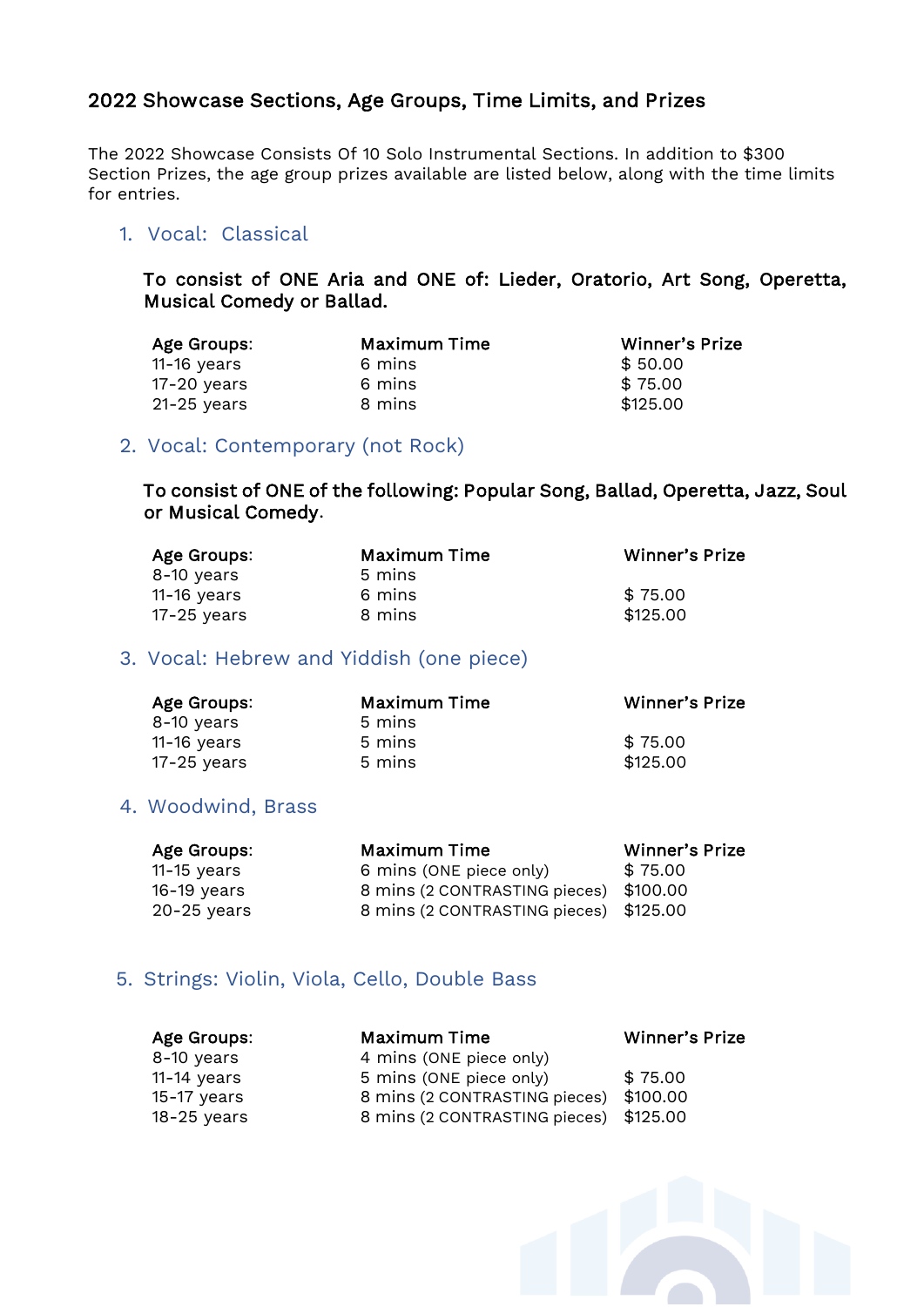#### 6. Guitar (Classical, Acoustic, Electric)

| Age Groups: | Maximum Time            | Winner's Prize |
|-------------|-------------------------|----------------|
| 11-16 years | 6 mins (ONE piece only) | \$75.00        |
| 17-25 years | 6 mins (ONE piece only) | \$125.00       |

#### 7. Piano: Classical

| Age Groups:   | <b>Maximum Time</b>                    | <b>Winner's Prize</b> |
|---------------|----------------------------------------|-----------------------|
| 8-10 years    | 4 mins (ONE piece only)                |                       |
| $11-14$ years | 6 mins (ONE piece only)                | \$75.00               |
| 15-17 years   | 8 mins (2 CONTRASTING pieces) \$100.00 |                       |
| $18-25$ years | 8 mins (2 CONTRASTING pieces) \$125.00 |                       |

#### 8. Piano: Contemporary

| Age Groups:   | Maximum Time                           | Winner's Prize |
|---------------|----------------------------------------|----------------|
| 8-10 years    | 4 mins (ONE piece only)                |                |
| $11-14$ years | 6 mins (ONE piece only)                | \$75.00        |
| 15-17 years   | 8 mins (2 CONTRASTING pieces) \$100.00 |                |
| $18-25$ years | 8 mins (2 CONTRASTING pieces) \$125.00 |                |

#### 9. Drums/Percussion

| Age Groups:   | Maximum Time                           | Winner's Prize |
|---------------|----------------------------------------|----------------|
| $11-15$ years | 6 mins (ONE piece only)                | \$75.00        |
| $16-19$ years | 8 mins (2 CONTRASTING pieces) \$100.00 |                |
| $20-25$ years | 8 mins (2 CONTRASTING pieces) \$125.00 |                |
|               |                                        |                |

#### 10.Own Composition

| Age Groups:   | Maximum Time            | <b>Winner's Prize</b> |
|---------------|-------------------------|-----------------------|
| $11-15$ years | 6 mins (ONE piece only) | \$75.00               |
| $16-19$ years | 8 mins (ONE piece only) | \$100.00              |
| $20-25$ years | 8 mins (ONE piece only) | \$125.00              |

#### 11. Small Ensembles

| Age Groups: | Maximum Time            | Winner's Prize |
|-------------|-------------------------|----------------|
| Open        | 8 mins (ONE piece only) | \$125.00       |

f